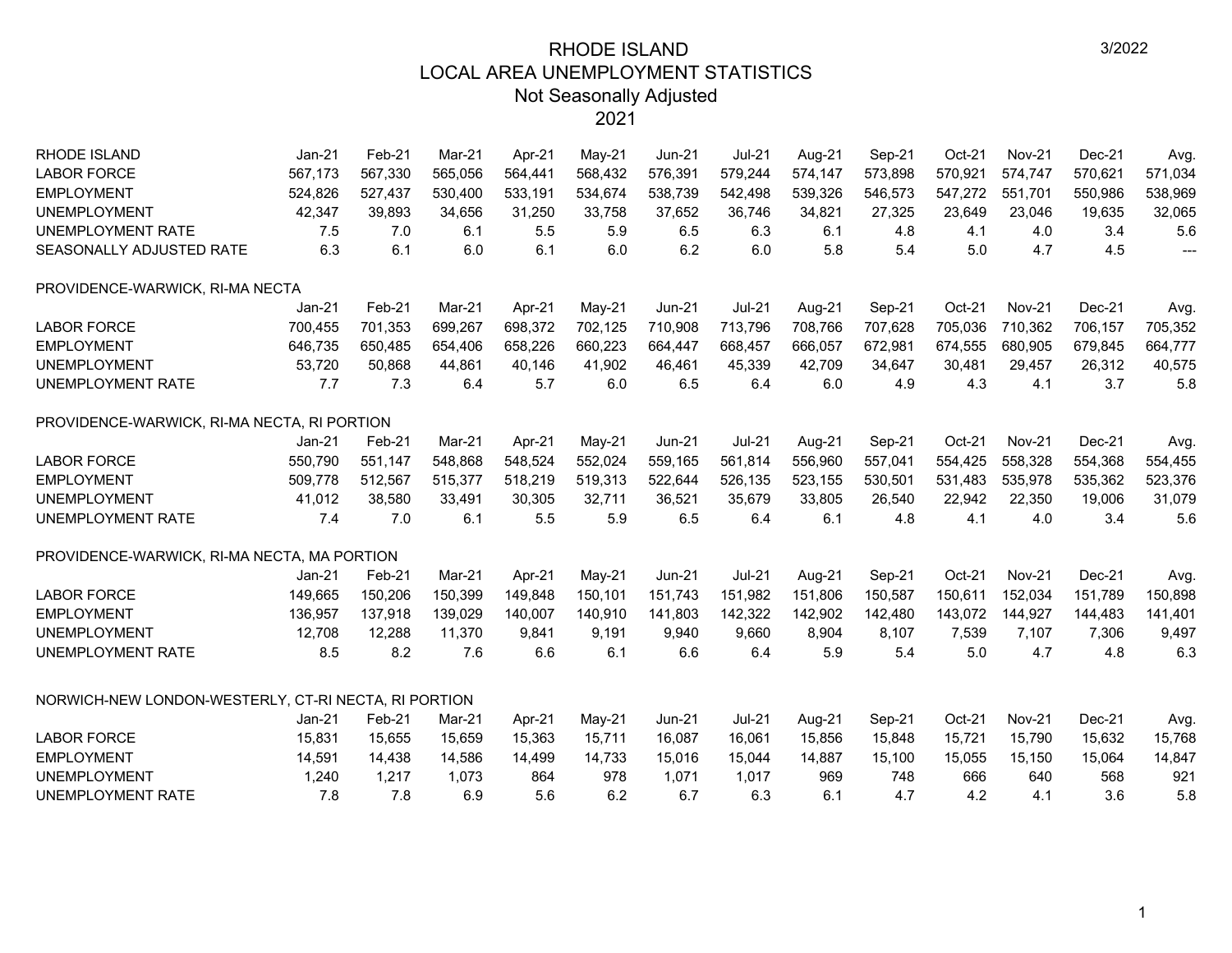| <b>BARRINGTON</b>        | $Jan-21$ | Feb-21 | Mar-21 | Apr-21 | May-21 | Jun-21        | <b>Jul-21</b> | Aug-21 | Sep-21 | Oct-21 | <b>Nov-21</b> | Dec-21   | Avg.   |
|--------------------------|----------|--------|--------|--------|--------|---------------|---------------|--------|--------|--------|---------------|----------|--------|
| <b>LABOR FORCE</b>       | 8,451    | 8,421  | 8,385  | 8,433  | 8,488  | 8,611         | 8,627         | 8,556  | 8,611  | 8,558  | 8,619         | 8,546    | 8,526  |
| <b>EMPLOYMENT</b>        | 7,973    | 8,017  | 8,061  | 8,105  | 8,122  | 8,174         | 8,229         | 8,182  | 8,297  | 8,313  | 8,383         | 8,373    | 8,186  |
| <b>UNEMPLOYMENT</b>      | 478      | 404    | 324    | 328    | 366    | 437           | 398           | 374    | 314    | 245    | 236           | 173      | 340    |
| <b>UNEMPLOYMENT RATE</b> | 5.7      | 4.8    | 3.9    | 3.9    | 4.3    | 5.1           | 4.6           | 4.4    | 3.6    | 2.9    | 2.7           | 2.0      | 4.0    |
| <b>BRISTOL</b>           | Jan-21   | Feb-21 | Mar-21 | Apr-21 | May-21 | <b>Jun-21</b> | $Jul-21$      | Aug-21 | Sep-21 | Oct-21 | <b>Nov-21</b> | Dec-21   | Avg.   |
| <b>LABOR FORCE</b>       | 12,209   | 12,079 | 11,987 | 11,963 | 12,046 | 12,236        | 12,291        | 12,141 | 12,165 | 12,063 | 12,193        | 12,164   | 12,129 |
| <b>EMPLOYMENT</b>        | 11,245   | 11,306 | 11,368 | 11,431 | 11,455 | 11,528        | 11,605        | 11,540 | 11,702 | 11,723 | 11,822        | 11,809   | 11,545 |
| <b>UNEMPLOYMENT</b>      | 964      | 773    | 619    | 532    | 591    | 708           | 686           | 601    | 463    | 340    | 371           | 355      | 584    |
| UNEMPLOYMENT RATE        | 7.9      | 6.4    | 5.2    | 4.4    | 4.9    | 5.8           | 5.6           | 5.0    | 3.8    | 2.8    | 3.0           | 2.9      | 4.8    |
| <b>BURRILLVILLE</b>      | Jan-21   | Feb-21 | Mar-21 | Apr-21 | May-21 | Jun-21        | $Jul-21$      | Aug-21 | Sep-21 | Oct-21 | <b>Nov-21</b> | Dec-21   | Avg.   |
| <b>LABOR FORCE</b>       | 9,452    | 9,498  | 9,470  | 9,363  | 9,443  | 9,570         | 9,541         | 9,505  | 9,502  | 9,444  | 9,558         | 9,533    | 9,490  |
| <b>EMPLOYMENT</b>        | 8,756    | 8,804  | 8,852  | 8,901  | 8,920  | 8,977         | 9,037         | 8,986  | 9,112  | 9,129  | 9,206         | 9,196    | 8,990  |
| <b>UNEMPLOYMENT</b>      | 696      | 694    | 618    | 462    | 523    | 593           | 504           | 519    | 390    | 315    | 352           | 337      | 500    |
| <b>UNEMPLOYMENT RATE</b> | 7.4      | 7.3    | 6.5    | 4.9    | 5.5    | 6.2           | 5.3           | 5.5    | 4.1    | 3.3    | 3.7           | 3.5      | 5.3    |
| <b>CENTRAL FALLS</b>     | Jan-21   | Feb-21 | Mar-21 | Apr-21 | May-21 | Jun-21        | $Jul-21$      | Aug-21 | Sep-21 | Oct-21 | <b>Nov-21</b> | $Dec-21$ | Avg.   |
| <b>LABOR FORCE</b>       | 8,782    | 8,814  | 8.786  | 8.752  | 8,735  | 8,841         | 8,970         | 8,927  | 8,951  | 8,936  | 8,974         | 8,847    | 8,859  |
| <b>EMPLOYMENT</b>        | 8,023    | 8,067  | 8,111  | 8,156  | 8,173  | 8,226         | 8,281         | 8,234  | 8,349  | 8,365  | 8,436         | 8,426    | 8,237  |
| <b>UNEMPLOYMENT</b>      | 759      | 747    | 675    | 596    | 562    | 615           | 689           | 693    | 602    | 571    | 538           | 421      | 622    |
| <b>UNEMPLOYMENT RATE</b> | 8.6      | 8.5    | 7.7    | 6.8    | 6.4    | 7.0           | 7.7           | 7.8    | 6.7    | 6.4    | 6.0           | 4.8      | 7.0    |
| <b>CHARLESTOWN</b>       | Jan-21   | Feb-21 | Mar-21 | Apr-21 | May-21 | Jun-21        | <b>Jul-21</b> | Aug-21 | Sep-21 | Oct-21 | <b>Nov-21</b> | Dec-21   | Avg.   |
| <b>LABOR FORCE</b>       | 4,268    | 4,278  | 4,235  | 4,231  | 4,241  | 4,296         | 4,317         | 4,277  | 4,231  | 4,226  | 4,259         | 4,236    | 4,258  |
| <b>EMPLOYMENT</b>        | 3,886    | 3,908  | 3,929  | 3,951  | 3,959  | 3,985         | 4,011         | 3,988  | 4,044  | 4,052  | 4,086         | 4,081    | 3,990  |
| <b>UNEMPLOYMENT</b>      | 382      | 370    | 306    | 280    | 282    | 311           | 306           | 289    | 187    | 174    | 173           | 155      | 268    |
| <b>UNEMPLOYMENT RATE</b> | 9.0      | 8.6    | 7.2    | 6.6    | 6.6    | 7.2           | 7.1           | 6.8    | 4.4    | 4.1    | 4.1           | 3.7      | 6.3    |
| <b>COVENTRY</b>          | $Jan-21$ | Feb-21 | Mar-21 | Apr-21 | May-21 | Jun-21        | <b>Jul-21</b> | Aug-21 | Sep-21 | Oct-21 | <b>Nov-21</b> | $Dec-21$ | Avg.   |
| <b>LABOR FORCE</b>       | 19,257   | 19,212 | 19,112 | 19,107 | 19,314 | 19,605        | 19,581        | 19,383 | 19,318 | 19,285 | 19,423        | 19,336   | 19,328 |
| <b>EMPLOYMENT</b>        | 17,817   | 17,915 | 18,013 | 18,112 | 18,151 | 18,267        | 18,389        | 18,285 | 18,542 | 18,576 | 18,733        | 18,712   | 18,293 |
| <b>UNEMPLOYMENT</b>      | 1,440    | 1,297  | 1,099  | 995    | 1,163  | 1,338         | 1,192         | 1,098  | 776    | 709    | 690           | 624      | 1,035  |
| UNEMPLOYMENT RATE        | 7.5      | 6.8    | 5.8    | 5.2    | 6.0    | 6.8           | 6.1           | 5.7    | 4.0    | 3.7    | 3.6           | 3.2      | 5.4    |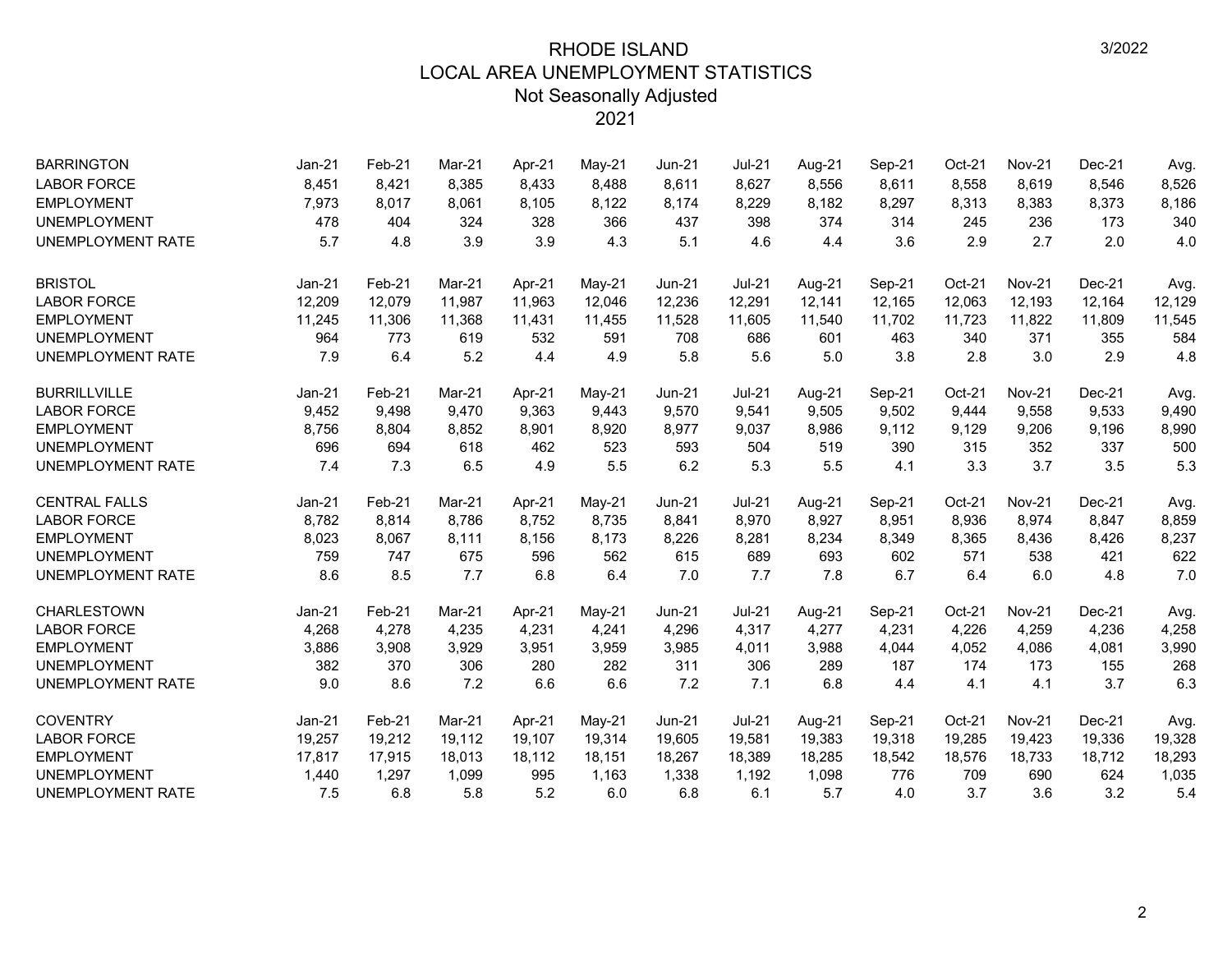| <b>CRANSTON</b>          | Jan-21   | Feb-21 | Mar-21 | Apr-21 | $May-21$ | Jun-21        | <b>Jul-21</b> | Aug-21 | Sep-21 | Oct-21 | <b>Nov-21</b> | $Dec-21$ | Avg.   |
|--------------------------|----------|--------|--------|--------|----------|---------------|---------------|--------|--------|--------|---------------|----------|--------|
| <b>LABOR FORCE</b>       | 42,292   | 42,306 | 42,176 | 42,358 | 42,729   | 43,330        | 43,355        | 42,933 | 43,005 | 42,793 | 43,029        | 42,606   | 42,743 |
| <b>EMPLOYMENT</b>        | 39,245   | 39,460 | 39,676 | 39,895 | 39,979   | 40,236        | 40,504        | 40,275 | 40,840 | 40,916 | 41,262        | 41,215   | 40,292 |
| <b>UNEMPLOYMENT</b>      | 3,047    | 2,846  | 2,500  | 2,463  | 2,750    | 3,094         | 2,851         | 2,658  | 2,165  | 1,877  | 1,767         | 1,391    | 2,451  |
| UNEMPLOYMENT RATE        | 7.2      | 6.7    | 5.9    | 5.8    | 6.4      | 7.1           | 6.6           | 6.2    | 5.0    | 4.4    | 4.1           | 3.3      | 5.7    |
| <b>CUMBERLAND</b>        | Jan-21   | Feb-21 | Mar-21 | Apr-21 | $May-21$ | <b>Jun-21</b> | $Jul-21$      | Aug-21 | Sep-21 | Oct-21 | <b>Nov-21</b> | Dec-21   | Avg.   |
| <b>LABOR FORCE</b>       | 20,280   | 20,395 | 20,260 | 20,283 | 20,412   | 20,688        | 20,693        | 20,507 | 20,562 | 20,491 | 20,695        | 20,599   | 20,489 |
| <b>EMPLOYMENT</b>        | 19,002   | 19,106 | 19,211 | 19,317 | 19,357   | 19,482        | 19,612        | 19,501 | 19,774 | 19,811 | 19,979        | 19,956   | 19,509 |
| <b>UNEMPLOYMENT</b>      | 1,278    | 1,289  | 1,049  | 966    | 1,055    | 1,206         | 1,081         | 1,006  | 788    | 680    | 716           | 643      | 980    |
| UNEMPLOYMENT RATE        | 6.3      | 6.3    | 5.2    | 4.8    | 5.2      | 5.8           | 5.2           | 4.9    | 3.8    | 3.3    | 3.5           | 3.1      | 4.8    |
| <b>EAST GREENWICH</b>    | $Jan-21$ | Feb-21 | Mar-21 | Apr-21 | May-21   | <b>Jun-21</b> | $Jul-21$      | Aug-21 | Sep-21 | Oct-21 | <b>Nov-21</b> | $Dec-21$ | Avg.   |
| <b>LABOR FORCE</b>       | 7,090    | 6,991  | 6,949  | 7,024  | 7,098    | 7,232         | 7,140         | 7,092  | 7,139  | 7,079  | 7,108         | 7,074    | 7,085  |
| <b>EMPLOYMENT</b>        | 6,541    | 6,577  | 6,613  | 6,649  | 6,663    | 6,706         | 6,751         | 6,713  | 6,807  | 6,820  | 6,877         | 6,869    | 6,716  |
| <b>UNEMPLOYMENT</b>      | 549      | 414    | 336    | 375    | 435      | 526           | 389           | 379    | 332    | 259    | 231           | 205      | 369    |
| UNEMPLOYMENT RATE        | 7.7      | 5.9    | 4.8    | 5.3    | 6.1      | 7.3           | 5.4           | 5.3    | 4.7    | 3.7    | 3.2           | 2.9      | 5.2    |
| <b>EAST PROVIDENCE</b>   | $Jan-21$ | Feb-21 | Mar-21 | Apr-21 | May-21   | <b>Jun-21</b> | <b>Jul-21</b> | Aug-21 | Sep-21 | Oct-21 | <b>Nov-21</b> | Dec-21   | Avg.   |
| <b>LABOR FORCE</b>       | 24,802   | 24,814 | 24,736 | 24,651 | 24,831   | 25,242        | 25,398        | 25,154 | 25,100 | 25,006 | 25,125        | 24,988   | 24,988 |
| <b>EMPLOYMENT</b>        | 22,904   | 23,029 | 23,155 | 23,283 | 23,332   | 23,482        | 23,639        | 23,505 | 23,835 | 23,879 | 24,081        | 24,053   | 23,515 |
| <b>UNEMPLOYMENT</b>      | 1,898    | 1,785  | 1,581  | 1,368  | 1,499    | 1,760         | 1,759         | 1,649  | 1,265  | 1,127  | 1,044         | 935      | 1,473  |
| UNEMPLOYMENT RATE        | 7.7      | 7.2    | 6.4    | 5.5    | 6.0      | 7.0           | 6.9           | 6.6    | 5.0    | 4.5    | 4.2           | 3.7      | 5.9    |
| <b>EXETER</b>            | Jan-21   | Feb-21 | Mar-21 | Apr-21 | $May-21$ | <b>Jun-21</b> | <b>Jul-21</b> | Aug-21 | Sep-21 | Oct-21 | <b>Nov-21</b> | Dec-21   | Avg.   |
| <b>LABOR FORCE</b>       | 3,987    | 4,010  | 3,983  | 3,974  | 3,970    | 4,023         | 4,022         | 4,018  | 4,001  | 3,980  | 3,992         | 3,983    | 3,995  |
| <b>EMPLOYMENT</b>        | 3,703    | 3,723  | 3,743  | 3,764  | 3,772    | 3,796         | 3,821         | 3,800  | 3,853  | 3,860  | 3,893         | 3,888    | 3,801  |
| <b>UNEMPLOYMENT</b>      | 284      | 287    | 240    | 210    | 198      | 227           | 201           | 218    | 148    | 120    | 99            | 95       | 194    |
| <b>UNEMPLOYMENT RATE</b> | 7.1      | 7.2    | 6.0    | 5.3    | 5.0      | 5.6           | 5.0           | 5.4    | 3.7    | 3.0    | 2.5           | 2.4      | 4.9    |
| <b>FOSTER</b>            | $Jan-21$ | Feb-21 | Mar-21 | Apr-21 | May-21   | <b>Jun-21</b> | $Jul-21$      | Aug-21 | Sep-21 | Oct-21 | <b>Nov-21</b> | Dec-21   | Avg.   |
| <b>LABOR FORCE</b>       | 2,948    | 2,939  | 2,940  | 2,932  | 2,955    | 3,003         | 3,011         | 2,989  | 2,986  | 2,954  | 2,983         | 2,994    | 2,970  |
| <b>EMPLOYMENT</b>        | 2,731    | 2,746  | 2,761  | 2,776  | 2,782    | 2,799         | 2,818         | 2,802  | 2,842  | 2,847  | 2,871         | 2,868    | 2,804  |
| <b>UNEMPLOYMENT</b>      | 217      | 193    | 179    | 156    | 173      | 204           | 193           | 187    | 144    | 107    | 112           | 126      | 166    |
| <b>UNEMPLOYMENT RATE</b> | 7.4      | 6.6    | 6.1    | 5.3    | 5.9      | 6.8           | 6.4           | 6.3    | 4.8    | 3.6    | 3.8           | 4.2      | 5.6    |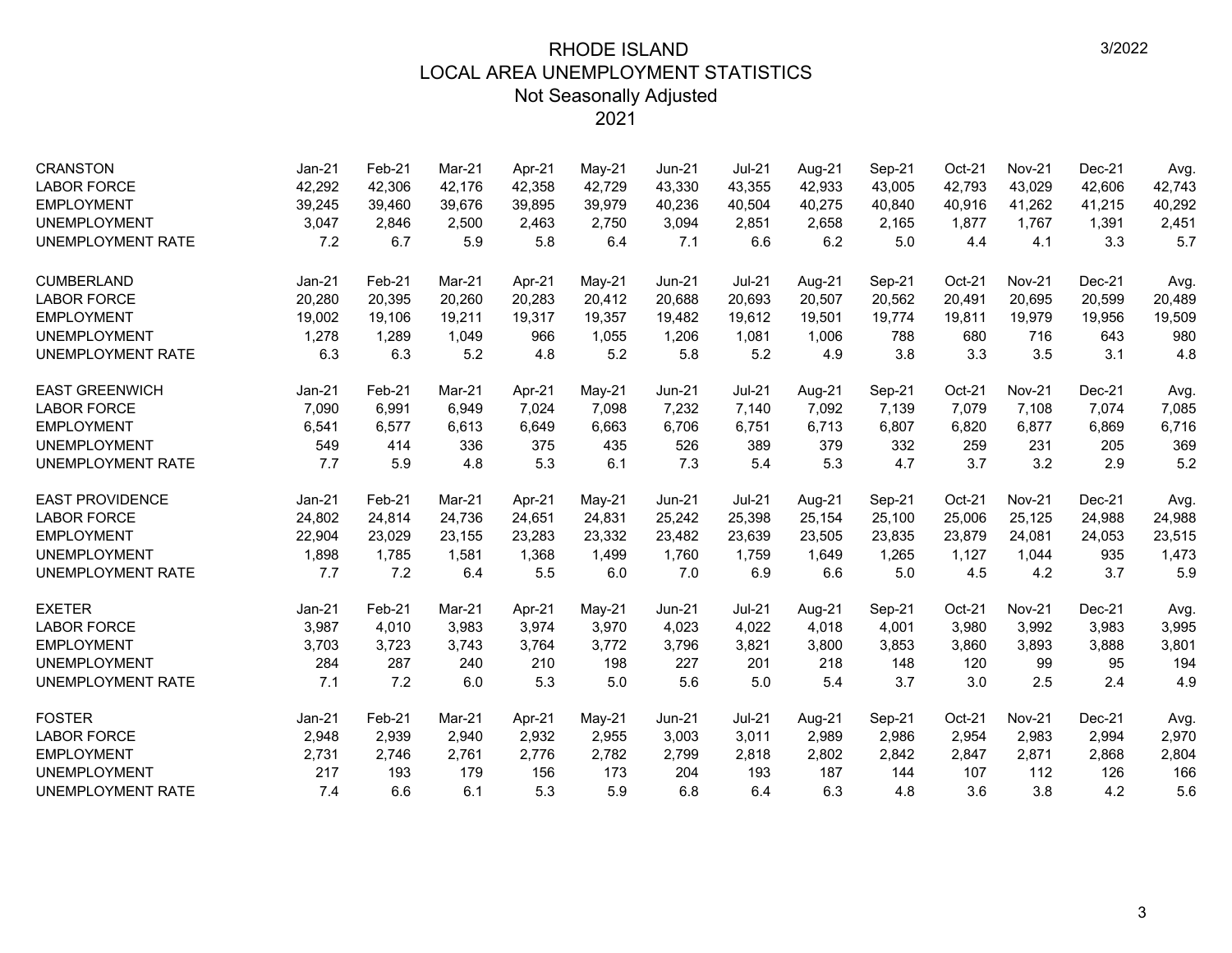| <b>GLOCESTER</b><br><b>LABOR FORCE</b><br><b>EMPLOYMENT</b> | Jan-21<br>6,320<br>5,936 | $Feb-21$<br>6,333<br>5,969 | Mar-21<br>6,277<br>6,002 | Apr-21<br>6,270<br>6,035 | May-21<br>6,331<br>6,047 | Jun-21<br>6,414<br>6,086 | <b>Jul-21</b><br>6,432<br>6,127 | Aug-21<br>6,374<br>6,092 | Sep-21<br>6,399<br>6,178 | Oct-21<br>6,384<br>6,189 | <b>Nov-21</b><br>6,437<br>6,241 | Dec-21<br>6,410<br>6,234 | Avg.<br>6,365<br>6,095 |
|-------------------------------------------------------------|--------------------------|----------------------------|--------------------------|--------------------------|--------------------------|--------------------------|---------------------------------|--------------------------|--------------------------|--------------------------|---------------------------------|--------------------------|------------------------|
| <b>UNEMPLOYMENT</b><br><b>UNEMPLOYMENT RATE</b>             | 384<br>6.1               | 364<br>5.7                 | 275<br>4.4               | 235<br>3.7               | 284<br>4.5               | 328<br>5.1               | 305<br>4.7                      | 282<br>4.4               | 221<br>3.5               | 195<br>3.1               | 196<br>3.0                      | 176<br>2.7               | 270<br>4.2             |
| <b>HOPKINTON</b>                                            | $Jan-21$                 | Feb-21                     | Mar-21                   | Apr-21                   | $May-21$                 | Jun-21                   | <b>Jul-21</b>                   | Aug-21                   | Sep-21                   | Oct-21                   | <b>Nov-21</b>                   | $Dec-21$                 | Avg.                   |
| <b>LABOR FORCE</b>                                          | 4,701                    | 4,640                      | 4.650                    | 4,562                    | 4,649                    | 4,788                    | 4,752                           | 4,711                    | 4,677                    | 4,631                    | 4,668                           | 4,643                    | 4,673                  |
| <b>EMPLOYMENT</b>                                           | 4,363                    | 4,317                      | 4,361                    | 4,335                    | 4,405                    | 4,490                    | 4,498                           | 4,451                    | 4,515                    | 4,501                    | 4,530                           | 4,504                    | 4,439                  |
| <b>UNEMPLOYMENT</b>                                         | 338                      | 323                        | 289                      | 227                      | 244                      | 298                      | 254                             | 260                      | 162                      | 130                      | 138                             | 139                      | 234                    |
| <b>UNEMPLOYMENT RATE</b>                                    | 7.2                      | 7.0                        | 6.2                      | 5.0                      | 5.2                      | 6.2                      | 5.3                             | 5.5                      | 3.5                      | 2.8                      | 3.0                             | 3.0                      | 5.0                    |
| <b>JAMESTOWN</b>                                            | Jan-21                   | Feb-21                     | Mar-21                   | Apr-21                   | May-21                   | $Jun-21$                 | <b>Jul-21</b>                   | Aug-21                   | Sep-21                   | Oct-21                   | <b>Nov-21</b>                   | $Dec-21$                 | Avg.                   |
| <b>LABOR FORCE</b>                                          | 3,280                    | 3,280                      | 3.265                    | 3,281                    | 3,310                    | 3,345                    | 3,346                           | 3,315                    | 3,323                    | 3,306                    | 3,342                           | 3,327                    | 3,311                  |
| <b>EMPLOYMENT</b>                                           | 3,096                    | 3,113                      | 3,130                    | 3,147                    | 3,154                    | 3,174                    | 3,195                           | 3,177                    | 3,222                    | 3,228                    | 3,255                           | 3,251                    | 3,179                  |
| <b>UNEMPLOYMENT</b>                                         | 184                      | 167                        | 135                      | 134                      | 156                      | 171                      | 151                             | 138                      | 101                      | 78                       | 87                              | 76                       | 132                    |
| <b>UNEMPLOYMENT RATE</b>                                    | 5.6                      | 5.1                        | 4.1                      | 4.1                      | 4.7                      | 5.1                      | 4.5                             | 4.2                      | 3.0                      | 2.4                      | 2.6                             | 2.3                      | 4.0                    |
| <b>JOHNSTON</b>                                             | $Jan-21$                 | Feb-21                     | Mar-21                   | Apr-21                   | May-21                   | $Jun-21$                 | $Jul-21$                        | Aug-21                   | Sep-21                   | Oct-21                   | <b>Nov-21</b>                   | $Dec-21$                 | Avg.                   |
| <b>LABOR FORCE</b>                                          | 16,278                   | 16,174                     | 16,161                   | 16,149                   | 16,244                   | 16,413                   | 16,457                          | 16,301                   | 16,302                   | 16,301                   | 16,354                          | 16,286                   | 16,285                 |
| <b>EMPLOYMENT</b>                                           | 14,895                   | 14,976                     | 15,058                   | 15.141                   | 15,173                   | 15,271                   | 15,373                          | 15,286                   | 15,500                   | 15,529                   | 15,660                          | 15,642                   | 15,292                 |
| <b>UNEMPLOYMENT</b>                                         | 1,383                    | 1,198                      | 1,103                    | 1,008                    | 1,071                    | 1,142                    | 1,084                           | 1,015                    | 802                      | 772                      | 694                             | 644                      | 993                    |
| <b>UNEMPLOYMENT RATE</b>                                    | 8.5                      | 7.4                        | 6.8                      | 6.2                      | 6.6                      | 7.0                      | 6.6                             | 6.2                      | 4.9                      | 4.7                      | 4.2                             | 4.0                      | 6.1                    |
| <b>LINCOLN</b>                                              | $Jan-21$                 | Feb-21                     | Mar-21                   | Apr-21                   | May-21                   | <b>Jun-21</b>            | $Jul-21$                        | Aug-21                   | Sep-21                   | Oct-21                   | <b>Nov-21</b>                   | Dec-21                   | Avg.                   |
| <b>LABOR FORCE</b>                                          | 12,787                   | 12,818                     | 12,763                   | 12,774                   | 12,837                   | 12,976                   | 13,137                          | 13,010                   | 12,969                   | 12,891                   | 12,973                          | 12,892                   | 12,903                 |
| <b>EMPLOYMENT</b>                                           | 11,933                   | 11,999                     | 12,064                   | 12,131                   | 12,157                   | 12,235                   | 12,316                          | 12,246                   | 12,418                   | 12,441                   | 12,547                          | 12,532                   | 12,252                 |
| <b>UNEMPLOYMENT</b>                                         | 854                      | 819                        | 699                      | 643                      | 680                      | 741                      | 821                             | 764                      | 551                      | 450                      | 426                             | 360                      | 651                    |
| UNEMPLOYMENT RATE                                           | 6.7                      | 6.4                        | 5.5                      | 5.0                      | 5.3                      | 5.7                      | 6.2                             | 5.9                      | 4.2                      | 3.5                      | 3.3                             | 2.8                      | 5.0                    |
| <b>LITTLE COMPTON</b>                                       | $Jan-21$                 | Feb-21                     | Mar-21                   | Apr-21                   | May-21                   | <b>Jun-21</b>            | $Jul-21$                        | Aug-21                   | Sep-21                   | Oct-21                   | <b>Nov-21</b>                   | $Dec-21$                 | Avg.                   |
| <b>LABOR FORCE</b>                                          | 1,932                    | 1,936                      | 1,932                    | 1,905                    | 1,898                    | 1,935                    | 1,912                           | 1,897                    | 1,905                    | 1,907                    | 1,928                           | 1,916                    | 1,917                  |
| <b>EMPLOYMENT</b>                                           | 1,779                    | 1,789                      | 1,799                    | 1,808                    | 1,812                    | 1,824                    | 1,836                           | 1,826                    | 1,851                    | 1,855                    | 1,870                           | 1,868                    | 1,826                  |
| <b>UNEMPLOYMENT</b>                                         | 153                      | 147                        | 133                      | 97                       | 86                       | 111                      | 76                              | 71                       | 54                       | 52                       | 58                              | 48                       | 91                     |
| UNEMPLOYMENT RATE                                           | 7.9                      | 7.6                        | 6.9                      | 5.1                      | 4.5                      | 5.7                      | 4.0                             | 3.7                      | 2.8                      | 2.7                      | 3.0                             | 2.5                      | 4.7                    |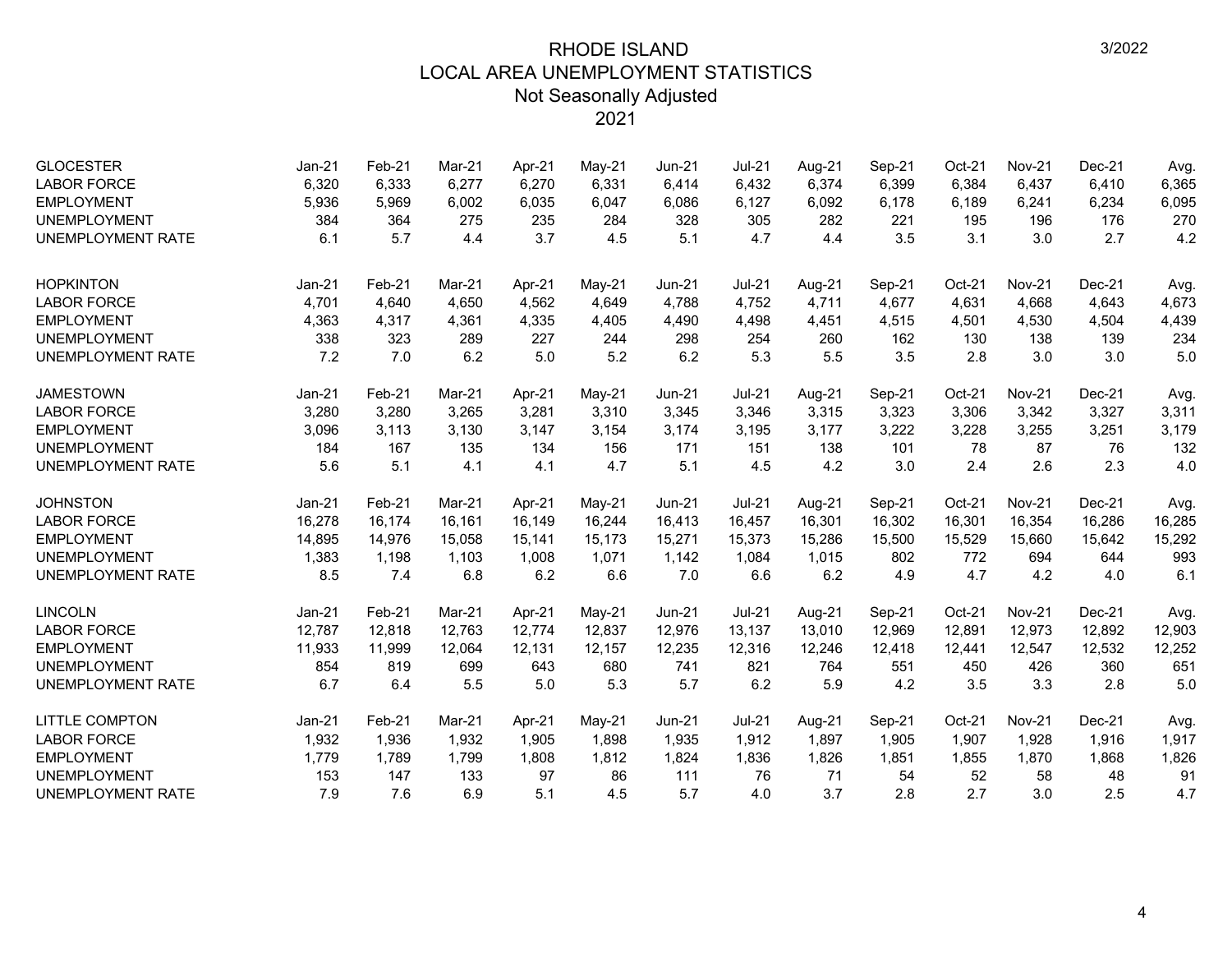| <b>MIDDLETOWN</b>        | $Jan-21$ | Feb-21 | Mar-21 | Apr-21 | $M$ ay-21 | <b>Jun-21</b> | <b>Jul-21</b> | Aug-21 | Sep-21 | Oct-21 | <b>Nov-21</b> | $Dec-21$ | Avg.   |
|--------------------------|----------|--------|--------|--------|-----------|---------------|---------------|--------|--------|--------|---------------|----------|--------|
| <b>LABOR FORCE</b>       | 8,168    | 8,070  | 8,036  | 8,024  | 8,058     | 8,183         | 8,099         | 8,057  | 8,080  | 8,040  | 8,132         | 8,065    | 8,085  |
| <b>EMPLOYMENT</b>        | 7,454    | 7,494  | 7,535  | 7,577  | 7,593     | 7,642         | 7,693         | 7,649  | 7,757  | 7,771  | 7,837         | 7,828    | 7,653  |
| <b>UNEMPLOYMENT</b>      | 714      | 576    | 501    | 447    | 465       | 541           | 406           | 408    | 323    | 269    | 295           | 237      | 432    |
| <b>UNEMPLOYMENT RATE</b> | 8.7      | 7.1    | 6.2    | 5.6    | 5.8       | 6.6           | 5.0           | 5.1    | 4.0    | 3.3    | 3.6           | 2.9      | 5.3    |
| <b>NARRAGANSETT</b>      | $Jan-21$ | Feb-21 | Mar-21 | Apr-21 | $M$ ay-21 | <b>Jun-21</b> | <b>Jul-21</b> | Aug-21 | Sep-21 | Oct-21 | <b>Nov-21</b> | $Dec-21$ | Avg.   |
| <b>LABOR FORCE</b>       | 9,016    | 8,997  | 8.961  | 9,021  | 9,071     | 9.180         | 9,161         | 9.109  | 9,147  | 9,121  | 9,199         | 9,138    | 9,094  |
| <b>EMPLOYMENT</b>        | 8,527    | 8,574  | 8,621  | 8,669  | 8,687     | 8,743         | 8,801         | 8,751  | 8,874  | 8,890  | 8,966         | 8,955    | 8,755  |
| <b>UNEMPLOYMENT</b>      | 489      | 423    | 340    | 352    | 384       | 437           | 360           | 358    | 273    | 231    | 233           | 183      | 339    |
| <b>UNEMPLOYMENT RATE</b> | 5.4      | 4.7    | 3.8    | 3.9    | 4.2       | 4.8           | 3.9           | 3.9    | 3.0    | 2.5    | 2.5           | 2.0      | 3.7    |
| <b>NEW SHOREHAM</b>      | $Jan-21$ | Feb-21 | Mar-21 | Apr-21 | $Mav-21$  | $Jun-21$      | $Jul-21$      | Aug-21 | Sep-21 | Oct-21 | <b>Nov-21</b> | $Dec-21$ | Avg.   |
| <b>LABOR FORCE</b>       | 552      | 528    | 529    | 554    | 695       | 1,140         | 1,370         | 1,332  | 1,009  | 776    | 628           | 621      | 812    |
| <b>EMPLOYMENT</b>        | 457      | 432    | 437    | 473    | 627       | 1,079         | 1,320         | 1,284  | 972    | 735    | 572           | 560      | 746    |
| <b>UNEMPLOYMENT</b>      | 95       | 96     | 92     | 81     | 68        | 61            | 50            | 48     | 37     | 41     | 56            | 61       | 66     |
| <b>UNEMPLOYMENT RATE</b> | 17.2     | 18.2   | 17.4   | 14.6   | 9.8       | 5.4           | 3.6           | 3.6    | 3.7    | 5.3    | 8.9           | 9.8      | 8.1    |
| <b>NEWPORT</b>           | $Jan-21$ | Feb-21 | Mar-21 | Apr-21 | $Mav-21$  | $Jun-21$      | $Jul-21$      | Aug-21 | Sep-21 | Oct-21 | <b>Nov-21</b> | $Dec-21$ | Avg.   |
| <b>LABOR FORCE</b>       | 14,093   | 14,012 | 13,915 | 13,845 | 13,930    | 14,097        | 14,039        | 13,935 | 13,984 | 13,934 | 14,086        | 14,013   | 13,990 |
| <b>EMPLOYMENT</b>        | 12,974   | 13,045 | 13,117 | 13,189 | 13,217    | 13,302        | 13,391        | 13,315 | 13,502 | 13,527 | 13,641        | 13,625   | 13,320 |
| <b>UNEMPLOYMENT</b>      | 1,119    | 967    | 798    | 656    | 713       | 795           | 648           | 620    | 482    | 407    | 445           | 388      | 670    |
| <b>UNEMPLOYMENT RATE</b> | 7.9      | 6.9    | 5.7    | 4.7    | 5.1       | 5.6           | 4.6           | 4.4    | 3.4    | 2.9    | 3.2           | 2.8      | 4.8    |
| <b>NORTH KINGSTOWN</b>   | $Jan-21$ | Feb-21 | Mar-21 | Apr-21 | May-21    | Jun-21        | $Jul-21$      | Aug-21 | Sep-21 | Oct-21 | <b>Nov-21</b> | $Dec-21$ | Avg.   |
| <b>LABOR FORCE</b>       | 14,985   | 14,977 | 14,923 | 14,937 | 15,058    | 15,324        | 15,198        | 15,124 | 15,199 | 15,123 | 15,222        | 15,122   | 15,100 |
| <b>EMPLOYMENT</b>        | 13,991   | 14,067 | 14,144 | 14,222 | 14,252    | 14,344        | 14,439        | 14,358 | 14,559 | 14,586 | 14,710        | 14,693   | 14,364 |
| <b>UNEMPLOYMENT</b>      | 994      | 910    | 779    | 715    | 806       | 980           | 759           | 766    | 640    | 537    | 512           | 429      | 736    |
| <b>UNEMPLOYMENT RATE</b> | 6.6      | 6.1    | 5.2    | 4.8    | 5.4       | 6.4           | 5.0           | 5.1    | 4.2    | 3.6    | 3.4           | 2.8      | 4.9    |
| <b>NORTH PROVIDENCE</b>  | $Jan-21$ | Feb-21 | Mar-21 | Apr-21 | $May-21$  | Jun-21        | $Jul-21$      | Aug-21 | Sep-21 | Oct-21 | <b>Nov-21</b> | $Dec-21$ | Avg.   |
| <b>LABOR FORCE</b>       | 18,432   | 18,393 | 18,317 | 18,462 | 18,533    | 18,853        | 18,933        | 18,817 | 18,792 | 18,648 | 18,760        | 18,577   | 18,627 |
| <b>EMPLOYMENT</b>        | 17,096   | 17,189 | 17.283 | 17,379 | 17,415    | 17,527        | 17.644        | 17,544 | 17,791 | 17,824 | 17,974        | 17,954   | 17,552 |
| <b>UNEMPLOYMENT</b>      | 1,336    | 1,204  | 1,034  | 1,083  | 1,118     | 1,326         | 1,289         | 1,273  | 1,001  | 824    | 786           | 623      | 1,075  |
| <b>UNEMPLOYMENT RATE</b> | 7.2      | 6.5    | 5.6    | 5.9    | 6.0       | 7.0           | 6.8           | 6.8    | 5.3    | 4.4    | 4.2           | 3.4      | 5.8    |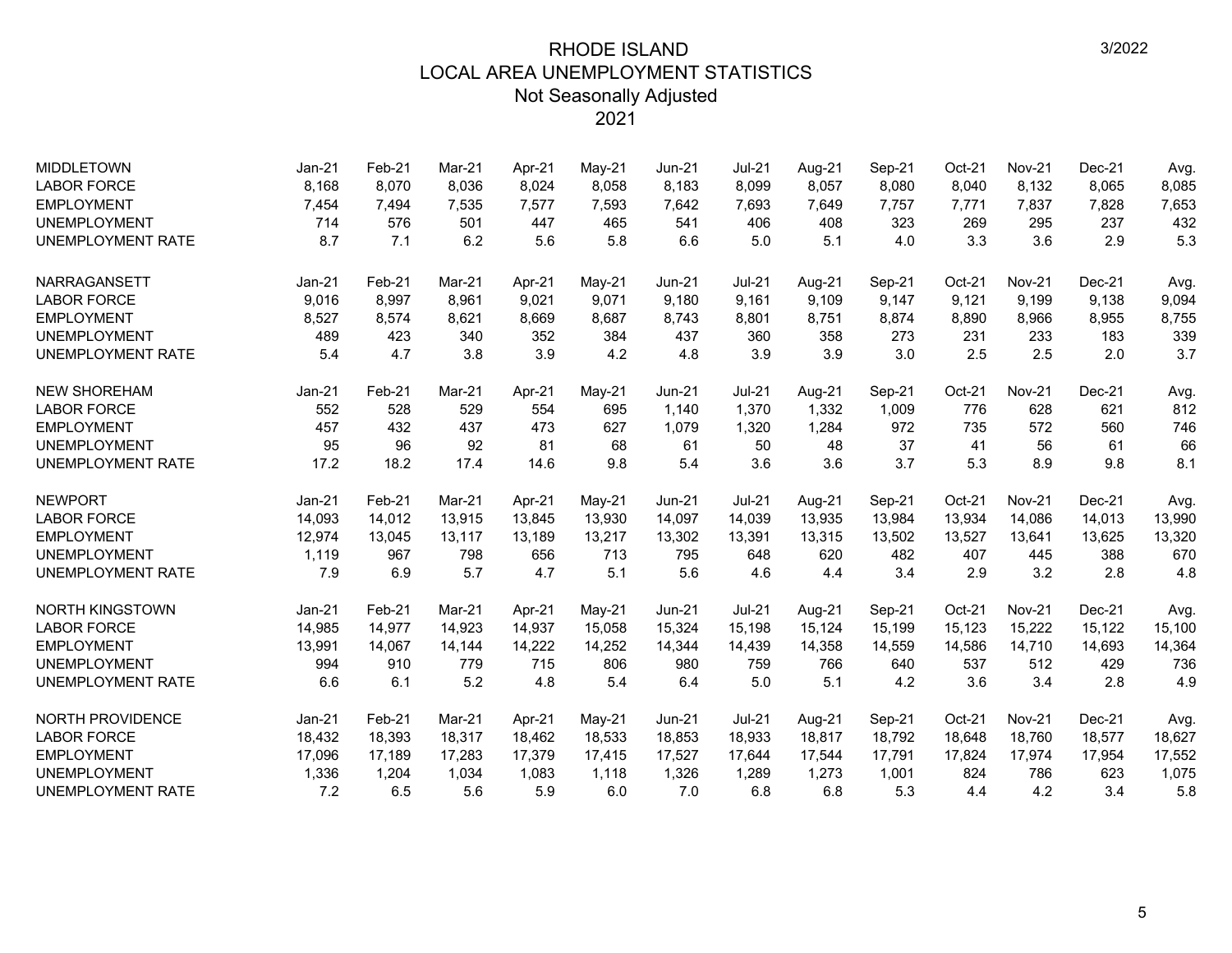| <b>NORTH SMITHFIELD</b>  | $Jan-21$ | Feb-21 | Mar-21 | Apr-21 | May-21   | <b>Jun-21</b> | Jul-21        | Aug-21 | Sep-21 | Oct-21 | <b>Nov-21</b> | $Dec-21$ | Avg.   |
|--------------------------|----------|--------|--------|--------|----------|---------------|---------------|--------|--------|--------|---------------|----------|--------|
| <b>LABOR FORCE</b>       | 7,117    | 7,102  | 7,067  | 7,101  | 7,143    | 7,252         | 7,270         | 7,234  | 7,262  | 7,221  | 7,264         | 7,198    | 7,186  |
| <b>EMPLOYMENT</b>        | 6,668    | 6,705  | 6,742  | 6,779  | 6,793    | 6,837         | 6,882         | 6,843  | 6,939  | 6,952  | 7,011         | 7,003    | 6,846  |
| <b>UNEMPLOYMENT</b>      | 449      | 397    | 325    | 322    | 350      | 415           | 388           | 391    | 323    | 269    | 253           | 195      | 340    |
| <b>UNEMPLOYMENT RATE</b> | 6.3      | 5.6    | 4.6    | 4.5    | 4.9      | 5.7           | 5.3           | 5.4    | 4.4    | 3.7    | 3.5           | 2.7      | 4.7    |
| <b>PAWTUCKET</b>         | $Jan-21$ | Feb-21 | Mar-21 | Apr-21 | May-21   | $Jun-21$      | $Jul-21$      | Aug-21 | Sep-21 | Oct-21 | <b>Nov-21</b> | Dec-21   | Avg.   |
| <b>LABOR FORCE</b>       | 37,306   | 37,388 | 37,222 | 37,195 | 37,392   | 37,769        | 38,171        | 37,902 | 37,952 | 37,724 | 37,870        | 37,491   | 37,615 |
| <b>EMPLOYMENT</b>        | 34,254   | 34,441 | 34,630 | 34,821 | 34,895   | 35,119        | 35,353        | 35,153 | 35,647 | 35,713 | 36,015        | 35,973   | 35,168 |
| <b>UNEMPLOYMENT</b>      | 3,052    | 2,947  | 2,592  | 2,374  | 2,497    | 2,650         | 2,818         | 2,749  | 2,305  | 2,011  | 1,855         | 1,518    | 2,447  |
| <b>UNEMPLOYMENT RATE</b> | 8.2      | 7.9    | 7.0    | 6.4    | 6.7      | 7.0           | 7.4           | 7.3    | 6.1    | 5.3    | 4.9           | 4.0      | 6.5    |
| <b>PORTSMOUTH</b>        | $Jan-21$ | Feb-21 | Mar-21 | Apr-21 | May-21   | $Jun-21$      | <b>Jul-21</b> | Aug-21 | Sep-21 | Oct-21 | <b>Nov-21</b> | $Dec-21$ | Avg.   |
| <b>LABOR FORCE</b>       | 8,931    | 8,933  | 8,864  | 8,868  | 8,885    | 9,022         | 9,022         | 8,964  | 8,934  | 8,876  | 8,954         | 8,925    | 8,932  |
| <b>EMPLOYMENT</b>        | 8,274    | 8,319  | 8,365  | 8,411  | 8,429    | 8,483         | 8,539         | 8,491  | 8,610  | 8,626  | 8,699         | 8,689    | 8,495  |
| <b>UNEMPLOYMENT</b>      | 657      | 614    | 499    | 457    | 456      | 539           | 483           | 473    | 324    | 250    | 255           | 236      | 437    |
| <b>UNEMPLOYMENT RATE</b> | 7.4      | 6.9    | 5.6    | 5.2    | 5.1      | 6.0           | 5.4           | 5.3    | 3.6    | 2.8    | 2.8           | 2.6      | 4.9    |
| <b>PROVIDENCE</b>        | $Jan-21$ | Feb-21 | Mar-21 | Apr-21 | May-21   | $Jun-21$      | <b>Jul-21</b> | Aug-21 | Sep-21 | Oct-21 | <b>Nov-21</b> | Dec-21   | Avg.   |
| <b>LABOR FORCE</b>       | 88,436   | 88,823 | 88.463 | 88,079 | 88,401   | 89,454        | 90.962        | 90,103 | 89,727 | 89,105 | 89,687        | 88,878   | 89,176 |
| <b>EMPLOYMENT</b>        | 81,068   | 81,511 | 81,958 | 82,410 | 82,584   | 83,114        | 83,669        | 83,195 | 84,363 | 84,519 | 85,234        | 85,136   | 83,230 |
| <b>UNEMPLOYMENT</b>      | 7,368    | 7,312  | 6,505  | 5,669  | 5,817    | 6,340         | 7,293         | 6,908  | 5,364  | 4,586  | 4,453         | 3,742    | 5,946  |
| <b>UNEMPLOYMENT RATE</b> | 8.3      | 8.2    | 7.4    | 6.4    | 6.6      | 7.1           | 8.0           | 7.7    | 6.0    | 5.1    | 5.0           | 4.2      | 6.7    |
| <b>RICHMOND</b>          | Jan-21   | Feb-21 | Mar-21 | Apr-21 | May-21   | <b>Jun-21</b> | <b>Jul-21</b> | Aug-21 | Sep-21 | Oct-21 | <b>Nov-21</b> | Dec-21   | Avg.   |
| <b>LABOR FORCE</b>       | 4,434    | 4,494  | 4,466  | 4,420  | 4,451    | 4,501         | 4,569         | 4,484  | 4,499  | 4,475  | 4,526         | 4,506    | 4,485  |
| <b>EMPLOYMENT</b>        | 4,212    | 4,235  | 4,258  | 4,282  | 4,291    | 4,318         | 4,347         | 4,322  | 4,383  | 4,391  | 4,428         | 4,423    | 4,324  |
| <b>UNEMPLOYMENT</b>      | 222      | 259    | 208    | 138    | 160      | 183           | 222           | 162    | 116    | 84     | 98            | 83       | 161    |
| <b>UNEMPLOYMENT RATE</b> | 5.0      | 5.8    | 4.7    | 3.1    | 3.6      | 4.1           | 4.9           | 3.6    | 2.6    | 1.9    | 2.2           | 1.8      | 3.6    |
| <b>SCITUATE</b>          | $Jan-21$ | Feb-21 | Mar-21 | Apr-21 | $May-21$ | <b>Jun-21</b> | <b>Jul-21</b> | Aug-21 | Sep-21 | Oct-21 | <b>Nov-21</b> | Dec-21   | Avg.   |
| <b>LABOR FORCE</b>       | 6,439    | 6,388  | 6,321  | 6,388  | 6,479    | 6,542         | 6,532         | 6,473  | 6,467  | 6,439  | 6,475         | 6,426    | 6,447  |
| <b>EMPLOYMENT</b>        | 5,944    | 5,976  | 6,009  | 6,042  | 6,055    | 6,094         | 6,134         | 6,100  | 6,185  | 6,197  | 6,249         | 6,242    | 6,102  |
| <b>UNEMPLOYMENT</b>      | 495      | 412    | 312    | 346    | 424      | 448           | 398           | 373    | 282    | 242    | 226           | 184      | 345    |
| <b>UNEMPLOYMENT RATE</b> | 7.7      | 6.4    | 4.9    | 5.4    | 6.5      | 6.8           | 6.1           | 5.8    | 4.4    | 3.8    | 3.5           | 2.9      | 5.4    |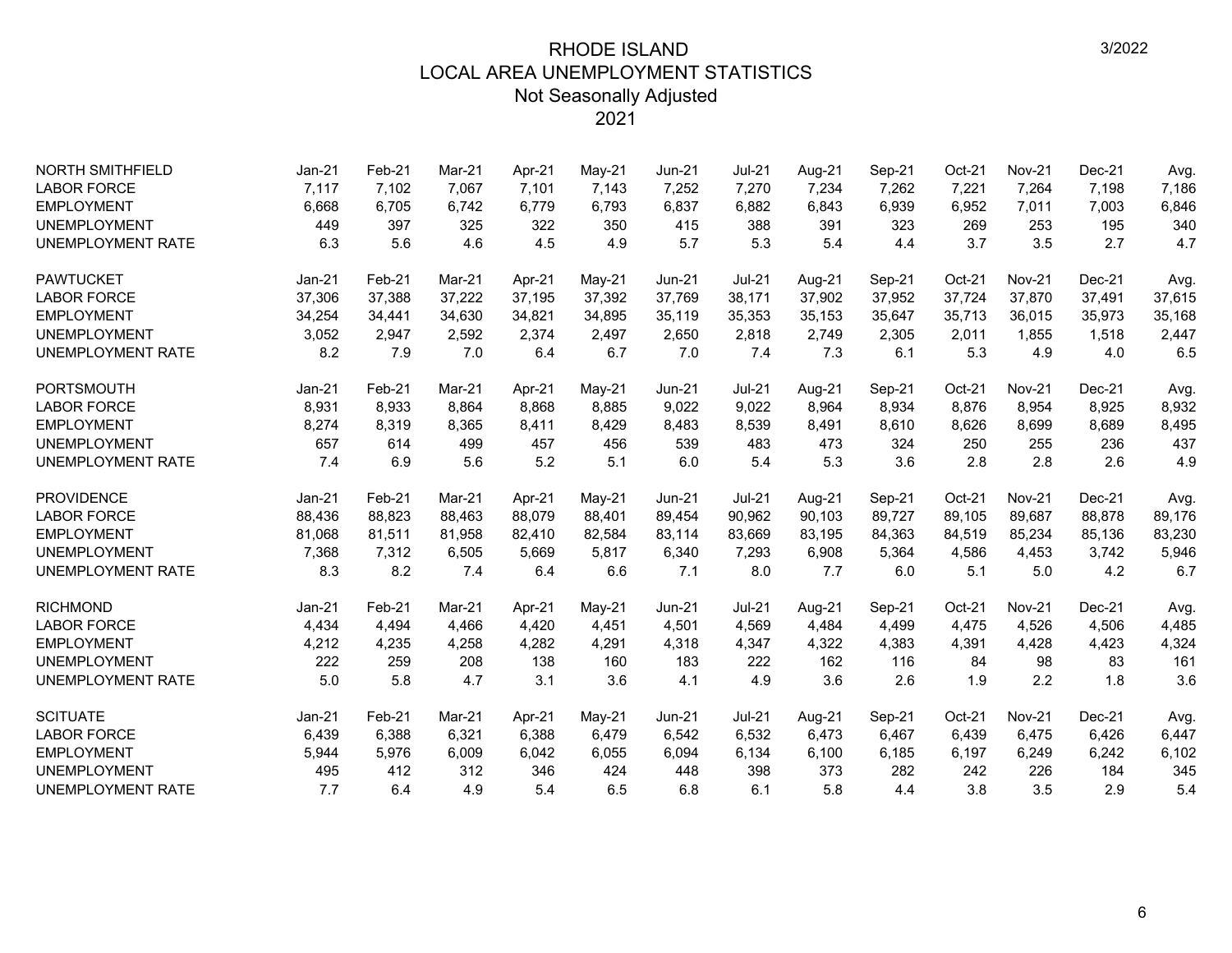| <b>SMITHFIELD</b>        | Jan-21   | Feb-21 | Mar-21 | Apr-21 | May-21   | <b>Jun-21</b> | <b>Jul-21</b> | Aug-21 | Sep-21 | Oct-21 | <b>Nov-21</b> | Dec-21   | Avg.   |
|--------------------------|----------|--------|--------|--------|----------|---------------|---------------|--------|--------|--------|---------------|----------|--------|
| <b>LABOR FORCE</b>       | 11,683   | 11,699 | 11,653 | 11.630 | 11,739   | 11,943        | 12,021        | 11,901 | 11,877 | 11,819 | 11,876        | 11,812   | 11,804 |
| <b>EMPLOYMENT</b>        | 10,896   | 10,955 | 11,015 | 11,076 | 11,099   | 11,171        | 11,245        | 11,181 | 11,338 | 11,359 | 11,456        | 11,442   | 11,186 |
| <b>UNEMPLOYMENT</b>      | 787      | 744    | 638    | 554    | 640      | 772           | 776           | 720    | 539    | 460    | 420           | 370      | 618    |
| <b>UNEMPLOYMENT RATE</b> | 6.7      | 6.4    | 5.5    | 4.8    | 5.5      | 6.5           | 6.5           | 6.0    | 4.5    | 3.9    | 3.5           | 3.1      | 5.2    |
| <b>SOUTH KINGSTOWN</b>   | $Jan-21$ | Feb-21 | Mar-21 | Apr-21 | May-21   | <b>Jun-21</b> | <b>Jul-21</b> | Aug-21 | Sep-21 | Oct-21 | <b>Nov-21</b> | $Dec-21$ | Avg.   |
| <b>LABOR FORCE</b>       | 16,505   | 16,609 | 16,464 | 16.405 | 16,523   | 16,778        | 16,870        | 16,718 | 16,786 | 16,660 | 16,821        | 16,747   | 16,658 |
| <b>EMPLOYMENT</b>        | 15,509   | 15,594 | 15,679 | 15,766 | 15,799   | 15,900        | 16,006        | 15,916 | 16,139 | 16,169 | 16,306        | 16,287   | 15,923 |
| <b>UNEMPLOYMENT</b>      | 996      | 1,015  | 785    | 639    | 724      | 878           | 864           | 802    | 647    | 491    | 515           | 460      | 735    |
| UNEMPLOYMENT RATE        | 6.0      | 6.1    | 4.8    | 3.9    | 4.4      | 5.2           | 5.1           | 4.8    | 3.9    | 2.9    | 3.1           | 2.7      | 4.4    |
| <b>TIVERTON</b>          | $Jan-21$ | Feb-21 | Mar-21 | Apr-21 | $May-21$ | Jun-21        | <b>Jul-21</b> | Aug-21 | Sep-21 | Oct-21 | <b>Nov-21</b> | Dec-21   | Avg.   |
| <b>LABOR FORCE</b>       | 8,784    | 8,810  | 8,773  | 8,716  | 8,775    | 8,831         | 8,887         | 8,845  | 8,832  | 8,789  | 8,840         | 8,825    | 8,809  |
| <b>EMPLOYMENT</b>        | 8,137    | 8,182  | 8,227  | 8,272  | 8,289    | 8,343         | 8,398         | 8,351  | 8,468  | 8,484  | 8,555         | 8,546    | 8,354  |
| <b>UNEMPLOYMENT</b>      | 647      | 628    | 546    | 444    | 486      | 488           | 489           | 494    | 364    | 305    | 285           | 279      | 455    |
| <b>UNEMPLOYMENT RATE</b> | 7.4      | 7.1    | 6.2    | 5.1    | 5.5      | 5.5           | 5.5           | 5.6    | 4.1    | 3.5    | 3.2           | 3.2      | 5.2    |
| <b>WARREN</b>            | Jan-21   | Feb-21 | Mar-21 | Apr-21 | May-21   | <b>Jun-21</b> | <b>Jul-21</b> | Aug-21 | Sep-21 | Oct-21 | <b>Nov-21</b> | Dec-21   | Avg.   |
| <b>LABOR FORCE</b>       | 5,886    | 5,824  | 5.806  | 5,775  | 5,831    | 5,865         | 5,912         | 5.863  | 5,821  | 5,822  | 5,878         | 5,827    | 5,843  |
| <b>EMPLOYMENT</b>        | 5,366    | 5,395  | 5,425  | 5,454  | 5,466    | 5,501         | 5,538         | 5,506  | 5,584  | 5,594  | 5,641         | 5,635    | 5,509  |
| <b>UNEMPLOYMENT</b>      | 520      | 429    | 381    | 321    | 365      | 364           | 374           | 357    | 237    | 228    | 237           | 192      | 334    |
| <b>UNEMPLOYMENT RATE</b> | 8.8      | 7.4    | 6.6    | 5.6    | 6.3      | 6.2           | 6.3           | 6.1    | 4.1    | 3.9    | 4.0           | 3.3      | 5.7    |
| <b>WARWICK</b>           | $Jan-21$ | Feb-21 | Mar-21 | Apr-21 | $May-21$ | Jun-21        | <b>Jul-21</b> | Aug-21 | Sep-21 | Oct-21 | <b>Nov-21</b> | $Dec-21$ | Avg.   |
| <b>LABOR FORCE</b>       | 46,602   | 46,588 | 46,528 | 46,671 | 47,128   | 47,848        | 47,685        | 47,205 | 47,311 | 47,188 | 47,637        | 47,251   | 47,137 |
| <b>EMPLOYMENT</b>        | 43,652   | 43,891 | 44,131 | 44,375 | 44,468   | 44,754        | 45,053        | 44,797 | 45,426 | 45,511 | 45,895        | 45,843   | 44,816 |
| <b>UNEMPLOYMENT</b>      | 2,950    | 2,697  | 2,397  | 2,296  | 2,660    | 3,094         | 2,632         | 2,408  | 1,885  | 1,677  | 1,742         | 1,408    | 2,321  |
| <b>UNEMPLOYMENT RATE</b> | 6.3      | 5.8    | 5.2    | 4.9    | 5.6      | 6.5           | 5.5           | 5.1    | 4.0    | 3.6    | 3.7           | 3.0      | 4.9    |
| <b>WEST GREENWICH</b>    | $Jan-21$ | Feb-21 | Mar-21 | Apr-21 | $May-21$ | $Jun-21$      | <b>Jul-21</b> | Aug-21 | Sep-21 | Oct-21 | <b>Nov-21</b> | $Dec-21$ | Avg.   |
| <b>LABOR FORCE</b>       | 3,465    | 3,453  | 3,455  | 3,421  | 3,493    | 3,531         | 3,504         | 3,478  | 3,453  | 3,425  | 3,446         | 3,449    | 3,464  |
| <b>EMPLOYMENT</b>        | 3,186    | 3,204  | 3,221  | 3,239  | 3,246    | 3,267         | 3,289         | 3,270  | 3,316  | 3,322  | 3,350         | 3,346    | 3,271  |
| <b>UNEMPLOYMENT</b>      | 279      | 249    | 234    | 182    | 247      | 264           | 215           | 208    | 137    | 103    | 96            | 103      | 193    |
| <b>UNEMPLOYMENT RATE</b> | 8.1      | 7.2    | 6.8    | 5.3    | 7.1      | 7.5           | 6.1           | 6.0    | 4.0    | 3.0    | 2.8           | 3.0      | 5.6    |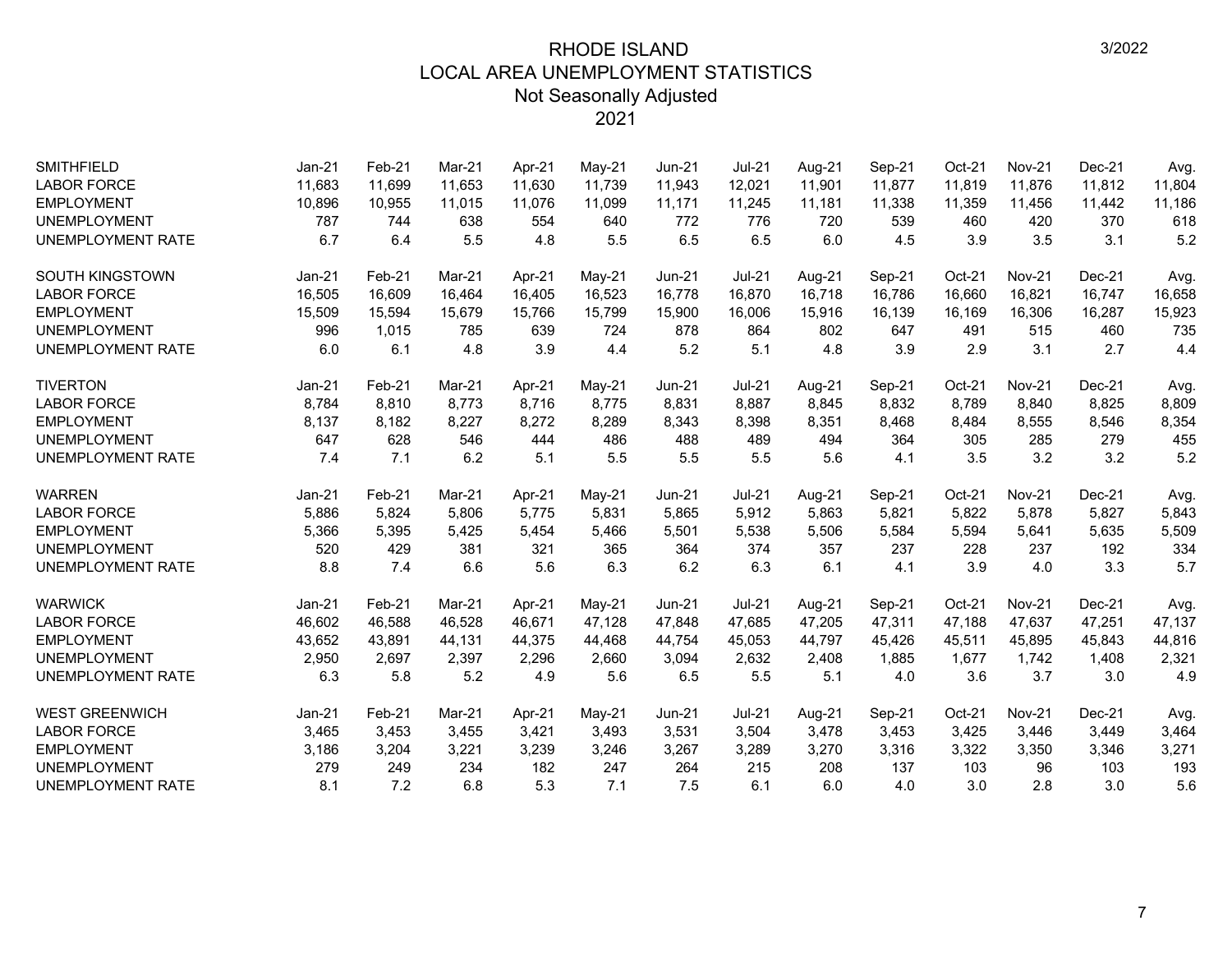| <b>WEST WARWICK</b>      | $Jan-21$ | Feb-21 | Mar-21 | Apr-21 | May-21   | <b>Jun-21</b> | <b>Jul-21</b> | Aug-21 | Sep-21 | Oct-21 | <b>Nov-21</b> | Dec-21 | Avg.   |
|--------------------------|----------|--------|--------|--------|----------|---------------|---------------|--------|--------|--------|---------------|--------|--------|
| <b>LABOR FORCE</b>       | 16,619   | 16,632 | 16,608 | 16,595 | 16,736   | 16,828        | 16,863        | 16,678 | 16,706 | 16,647 | 16,725        | 16,695 | 16,695 |
| <b>EMPLOYMENT</b>        | 15,323   | 15,407 | 15,491 | 15,577 | 15,610   | 15,710        | 15,815        | 15,725 | 15,946 | 15,975 | 16,110        | 16,092 | 15,732 |
| <b>UNEMPLOYMENT</b>      | 1,296    | 1,225  | 1,117  | 1,018  | 1,126    | 1,118         | 1,048         | 953    | 760    | 672    | 615           | 603    | 963    |
| <b>UNEMPLOYMENT RATE</b> | 7.8      | 7.4    | 6.7    | 6.1    | 6.7      | 6.6           | 6.2           | 5.7    | 4.5    | 4.0    | 3.7           | 3.6    | 5.8    |
| <b>WESTERLY</b>          | Jan-21   | Feb-21 | Mar-21 | Apr-21 | May-21   | $Jun-21$      | $Jul-21$      | Aug-21 | Sep-21 | Oct-21 | <b>Nov-21</b> | Dec-21 | Avg.   |
| <b>LABOR FORCE</b>       | 11,130   | 11,015 | 11.009 | 10,801 | 11,062   | 11,299        | 11,309        | 11,145 | 11,171 | 11,090 | 11,122        | 10,989 | 11,095 |
| <b>EMPLOYMENT</b>        | 10,228   | 10,121 | 10,225 | 10,164 | 10,328   | 10,526        | 10,546        | 10,436 | 10,585 | 10,554 | 10,620        | 10,560 | 10,408 |
| <b>UNEMPLOYMENT</b>      | 902      | 894    | 784    | 637    | 734      | 773           | 763           | 709    | 586    | 536    | 502           | 429    | 687    |
| UNEMPLOYMENT RATE        | 8.1      | 8.1    | 7.1    | 5.9    | 6.6      | 6.8           | 6.7           | 6.4    | 5.2    | 4.8    | 4.5           | 3.9    | 6.2    |
| <b>WOONSOCKET</b>        | $Jan-21$ | Feb-21 | Mar-21 | Apr-21 | May-21   | <b>Jun-21</b> | $Jul-21$      | Aug-21 | Sep-21 | Oct-21 | <b>Nov-21</b> | Dec-21 | Avg.   |
| <b>LABOR FORCE</b>       | 19,477   | 19,657 | 19,606 | 19,523 | 19,513   | 19,611        | 19,884        | 19,691 | 19,741 | 19,765 | 19,938        | 19,684 | 19,674 |
| <b>EMPLOYMENT</b>        | 17,784   | 17,881 | 17,979 | 18,078 | 18,116   | 18,232        | 18,354        | 18,250 | 18,506 | 18,541 | 18,697        | 18,676 | 18,258 |
| <b>UNEMPLOYMENT</b>      | 1,693    | 1.776  | 1.627  | 1,445  | 1,397    | 1,379         | 1,530         | 1,441  | 1,235  | 1,224  | 1,241         | 1,008  | 1,416  |
| UNEMPLOYMENT RATE        | 8.7      | 9.0    | 8.3    | 7.4    | 7.2      | 7.0           | 7.7           | 7.3    | 6.3    | 6.2    | 6.2           | 5.1    | 7.2    |
| <b>BRISTOL COUNTY</b>    | $Jan-21$ | Feb-21 | Mar-21 | Apr-21 | May-21   | <b>Jun-21</b> | $Jul-21$      | Aug-21 | Sep-21 | Oct-21 | <b>Nov-21</b> | Dec-21 | Avg.   |
| <b>LABOR FORCE</b>       | 26,546   | 26,324 | 26,178 | 26,171 | 26,365   | 26,712        | 26,830        | 26,560 | 26,597 | 26,443 | 26,690        | 26,537 | 26,496 |
| <b>EMPLOYMENT</b>        | 24,584   | 24,718 | 24,854 | 24,990 | 25,043   | 25,203        | 25,372        | 25,228 | 25,583 | 25,630 | 25,846        | 25,817 | 25,239 |
| <b>UNEMPLOYMENT</b>      | 1,962    | 1,606  | 1,324  | 1,181  | 1,322    | 1,509         | 1,458         | 1,332  | 1,014  | 813    | 844           | 720    | 1,257  |
| <b>UNEMPLOYMENT RATE</b> | 7.4      | 6.1    | 5.1    | 4.5    | 5.0      | 5.6           | 5.4           | 5.0    | 3.8    | 3.1    | 3.2           | 2.7    | 4.7    |
| <b>KENT COUNTY</b>       | Jan-21   | Feb-21 | Mar-21 | Apr-21 | $May-21$ | <b>Jun-21</b> | $Jul-21$      | Aug-21 | Sep-21 | Oct-21 | <b>Nov-21</b> | Dec-21 | Avg.   |
| <b>LABOR FORCE</b>       | 93,033   | 92,876 | 92,652 | 92,818 | 93,769   | 95,044        | 94,773        | 93,836 | 93,927 | 93,624 | 94,339        | 93,805 | 93,708 |
| <b>EMPLOYMENT</b>        | 86,519   | 86,994 | 87.469 | 87,952 | 88,138   | 88,704        | 89,297        | 88,790 | 90,037 | 90,204 | 90,965        | 90,862 | 88,828 |
| <b>UNEMPLOYMENT</b>      | 6,514    | 5,882  | 5,183  | 4,866  | 5,631    | 6,340         | 5,476         | 5,046  | 3,890  | 3,420  | 3,374         | 2,943  | 4,880  |
| UNEMPLOYMENT RATE        | 7.0      | 6.3    | 5.6    | 5.2    | 6.0      | 6.7           | 5.8           | 5.4    | 4.1    | 3.7    | 3.6           | 3.1    | 5.2    |